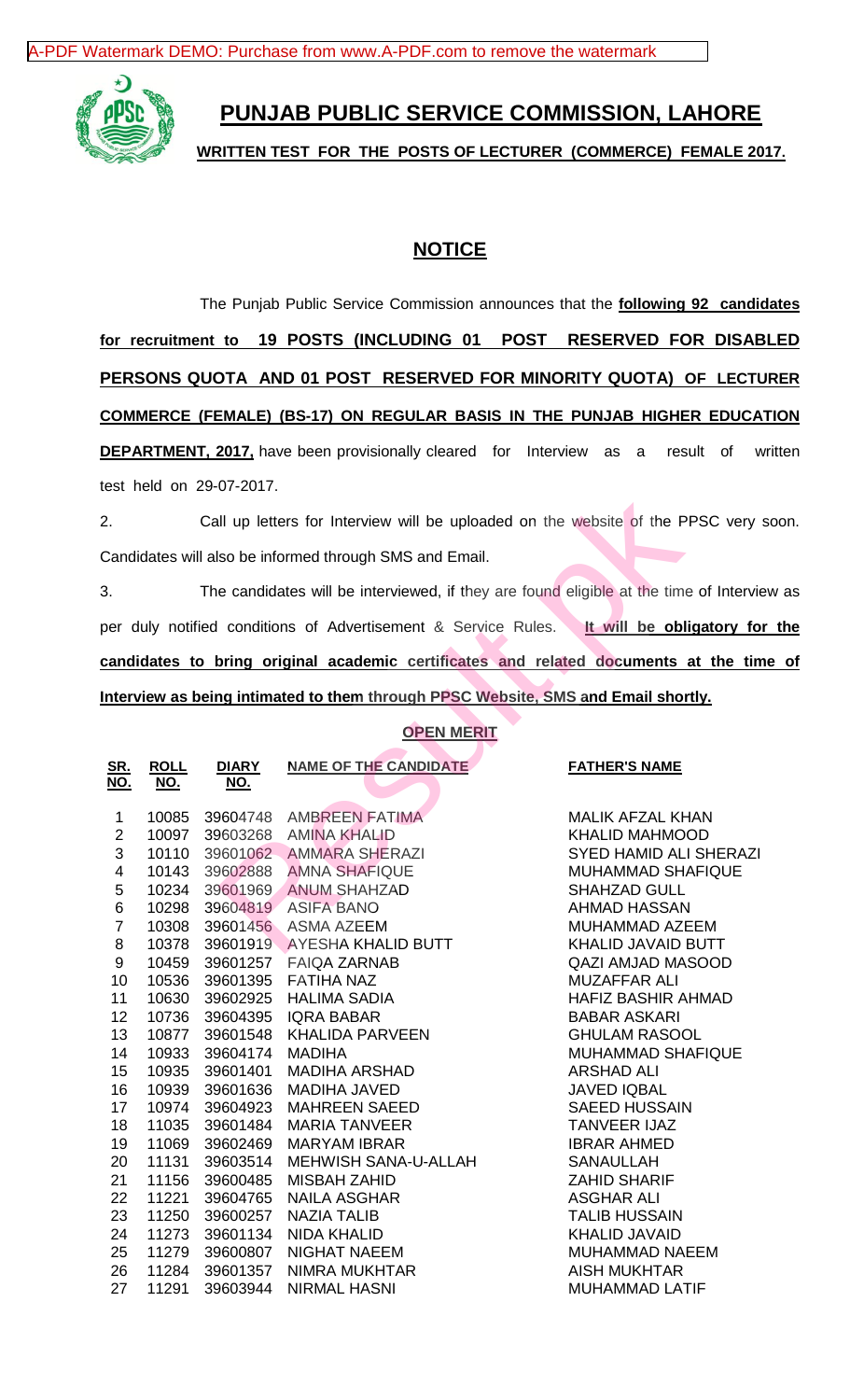| 28 | 11297 |                | 39601570 NOOR UL AIN            | <b>SALEEM ULLAH</b>   |
|----|-------|----------------|---------------------------------|-----------------------|
| 29 | 11360 | 39600179       | RABIA IRSHAD                    | <b>MUHAMMAD IRS</b>   |
| 30 | 11361 | 39601796       | <b>RABIA ISHFAQ</b>             | <b>MUHAMMAD ISH</b>   |
| 31 | 11414 | 39601415       | <b>RIDA KHAN</b>                | <b>ABDUL GHANI</b>    |
| 32 | 11422 | 39600880       | RIMSHA GHUFRAN KHAN             | <b>GHUFRAN MASO</b>   |
| 33 | 11508 | 39602105       | <b>SADAF KHALID</b>             | <b>KHALID MEHMO</b>   |
| 34 | 11547 | 39600171       | <b>SADIA REHMAN</b>             | <b>ABDUL REHMAN</b>   |
| 35 | 11555 | 39602100       | <b>SAFA SADIQ</b>               | <b>MUHAMMAD SAI</b>   |
| 36 | 11679 | 39602150       | <b>SAMREEN KHAN</b>             | <b>MUHAMMAD AS</b>    |
| 37 | 11710 | 39600872       | <b>SANA SHAHZAD</b>             | <b>SHAHZAD BASH</b>   |
| 38 | 11733 | 39600111       | <b>SARA KOKAB</b>               | <b>KHADAM ALI</b>     |
| 39 | 11809 | 39600002       | <b>SHAISTA MANUWAR</b>          | <b>MANUWAR HUS</b>    |
| 40 | 11861 | 39601202       | <b>SIDRA</b>                    | <b>MUHAMMAD SAI</b>   |
| 41 | 11873 | 39602549       | <b>SIDRA DAR</b>                | <b>MUHAMMAD ASI</b>   |
| 42 | 11980 | 39603288       | <b>SUNDAS KHALID</b>            | <b>KHALID IQBAL</b>   |
| 43 | 11995 | 39604704       | SYEDA ANUM ZEHRA                | <b>SYED MASROOR</b>   |
| 44 | 11999 |                | 39601120 SYEDA MARIA BUKHARI    | <b>SYED MUNAWAI</b>   |
|    |       | 39600141       | <b>ZAINAB AZIZ</b>              |                       |
| 45 | 12156 |                |                                 | <b>MUHAMMAD AAI</b>   |
| 46 | 12165 |                | 39602981 ZANTASHA ANAM          | <b>GHULAM NABI</b>    |
| 47 | 12200 | 39600375       | <b>ZUNAIRA</b>                  | <b>IFTIKHAR HUSS</b>  |
| 48 | 20041 | 39601905       | ANUM ZAHRA                      | <b>MALIK IFTIKHAR</b> |
| 49 | 20052 |                | 39601412 ASBA ARSHAD            | <b>MUHAMMAD AR</b>    |
| 50 | 20122 | 39600918       | <b>HINA JAHANGIR</b>            | <b>MALIK KHALID J</b> |
| 51 | 20124 | 39600324       | HINA MUSTAFA                    | <b>GHULAM MUSTA</b>   |
| 52 | 20154 | 39600877       | <b>JAVARIA TARIQ</b>            | <b>TARIQ IQBAL KL</b> |
| 53 | 20188 | 39604364       | MAMOONA NAZ                     | <b>ILYAS AHMED</b>    |
| 54 | 20217 | 39604639       | <b>MEMOONA KHALID</b>           | <b>MUHAMMAD KH</b>    |
| 55 | 30014 | 39602000       | <b>AISHA</b>                    | <b>M SARWAR</b>       |
| 56 | 30049 | 39601002       | ANAM TARA                       | <b>NAZAR HUSSAIN</b>  |
| 57 | 30197 | 39601921       | <b>IQRA FAROOQ</b>              | <b>MUHAMMAD FAI</b>   |
| 58 | 30345 | 39600038       | <b>NASEEM UL SEHAR</b>          | DAWOOD AHME           |
| 59 | 30375 | 39602994       | QURA-TUL-AIN                    | HAFEEZ-UR-REI         |
| 60 | 30473 |                | 39602468 SAIRA BATOOL           | <b>MEHR NAZAR AI</b>  |
| 61 | 30570 | 39602306       | <b>SOBIA ANWAR</b>              | <b>ANWAR AHMED</b>    |
| 62 |       | 30607 39603298 | <b>TAYEBA KHURSHEED</b>         | <b>RANA KHURSHE</b>   |
| 63 | 30634 | 39603500       | <b>ZENAB</b>                    | <b>MUHAMMAD SU</b>    |
| 64 | 40079 | 39600920       | <b>AYESHA ROOMAN</b>            | <b>MUHAMMAD DIN</b>   |
| 65 | 40105 | 39602296       | <b>FARIDA KHANUM</b>            | <b>MUHAMMAD SAI</b>   |
| 66 | 40239 | 39600016       | NIDA MUSHTAQ                    | <b>MUHAMMAD MU</b>    |
| 67 | 40414 |                | 39600454 TASMIA ZAFAR           | ZAFAR IQBAL           |
| 68 | 40433 |                | 39604486 ZANAB ALTAF            | MUHAMMAD AL           |
| 69 | 50035 |                | 39601267 KHUSH BAKHT ZUHRA      | <b>QUDOOS AKHT/</b>   |
| 70 | 50094 |                | 39602334 SONIA ANWAR            | MUHAMMAD AN'          |
| 71 | 50106 |                | 39602805 UM-E-HABIBAH           | <b>MUHAMMAD ABI</b>   |
| 72 | 60049 |                | 39604717 AMNA EHTISHAM          | <b>MUHAMMAD JAY</b>   |
| 73 | 60093 |                | 39602154 AROOJ AZHAR            | CH AZHAR ALI          |
| 74 | 60107 | 39601409       | <b>ASMA YAMEEN</b>              | M. YAMEEN             |
| 75 | 60299 | 39604488       | <b>MADIHA BATOOL</b>            | <b>SYED ANWAR B</b>   |
| 76 | 60408 | 39602831       | NIMRA IKRAM                     | MUHAMMAD IKR          |
| 77 | 60436 | 39600060       | RABIA JAVEED                    | <b>MUHAMMAD JAY</b>   |
|    |       |                | <b>SEHRISH RAFIQUE</b>          | <b>MUHAMMAD RA</b>    |
| 78 | 60592 | 39603240       |                                 |                       |
| 79 | 70003 | 39603232       | WARDHA GULL * <b>DISABLED</b> * | ZAFAR IQBAL KI        |
| 80 | 70057 | 39601130       | <b>FAIZA FAZAL</b>              | <b>FAZAL ELAHI</b>    |
| 81 | 70063 | 39600378       | <b>FARZANA SHAHEEN</b>          | <b>MUHAMMAD NA</b>    |
| 82 | 70088 | 39601848       | HUMNA BUSHRA ZAFAR              | HAFIZ ZAFAR IQ        |
| 83 | 70173 | 39602783       | <b>NIMRA NAZAR</b>              | <b>NAZAR MUHAMM</b>   |
| 84 | 70208 |                | 39602520 ROHMA FAHIM            | <b>FAHIM AZIZ</b>     |
| 85 | 70320 | 39603041       | <b>TEHREEM FATIMA</b>           | <b>MUJEEB UR REH</b>  |
|    |       |                |                                 |                       |

SALEEM ULLAH MUHAMMAD IRSHAD MUHAMMAD ISHFAQ ABDUL GHANI GHUFRAN MASOOD KHAN KHALID MEHMOOD ABDUL REHMAN MUHAMMAD SADIQ MUHAMMAD ASHIQ SHAHZAD BASHIR KHADAM ALI MANUWAR HUSSAIN MUHAMMAD SAEED MUHAMMAD ASHRAF KHALID IQBAL **SYED MASROOR HAIDER SYED MUNAWAR ALI** MUHAMMAD AAMIR AZIZ **GHULAM NABI IFTIKHAR HUSSAIN** MALIK IFTIKHAR HAIDER MUHAMMAD ARSHAD MALIK KHALID JAHANGIR AWAN **GHULAM MUSTAFA TARIQ IQBAL KUNDI ILYAS AHMED** MUHAMMAD KHALID PERVAIZ **M SARWAR** NAZAR HUSSAIN MUHAMMAD FAROOQ DAWOOD AHMED HAFEEZ-UR-REHMAN MEHR NAZAR ABBAS **ANWAR AHMED** RANA KHURSHEED AHMAD MUHAMMAD SULEMAN MUHAMMAD DIN QURESHI MUHAMMAD SAEED MUHAMMAD MUSHTAQ ZAFAR IQBAL MUHAMMAD ALTAF QUDOOS AKHTAR MUHAMMAD ANWAR MUHAMMAD ABDULLAH BILAL MUHAMMAD JAVAID AMIN CH AZHAR ALI M. YAMEEN **SYED ANWAR BUKHARI** MUHAMMAD IKRAM MUHAMMAD JAVEED MUHAMMAD RAFIQUE 79 70003 39603232 WARDHA GULL **\*DISABLED\*** ZAFAR IQBAL KHALID FAZAL ELAHI MUHAMMAD NAWAZ HAFIZ ZAFAR IQBAL NAZAR MUHAMMAD **FAHIM AZIZ** MUJEEB UR REHMAN

#### **DISABLED PERSONS QUOTA**

| <u>SR.</u><br><u>NO.</u> | <b>ROLL</b><br>NO. | <b>DIARY</b><br>NO. | NAME OF THE CANDIDATE                                        | <b>FATHER'S NAME</b>               |
|--------------------------|--------------------|---------------------|--------------------------------------------------------------|------------------------------------|
| -86<br>87.               |                    |                     | 10001 39600286 AISHA SULTANA<br>10010 39602352 SHUMIAL IQBAL | MUHAMMAD TAUFEEQ<br>MUHAMMAD IQBAL |